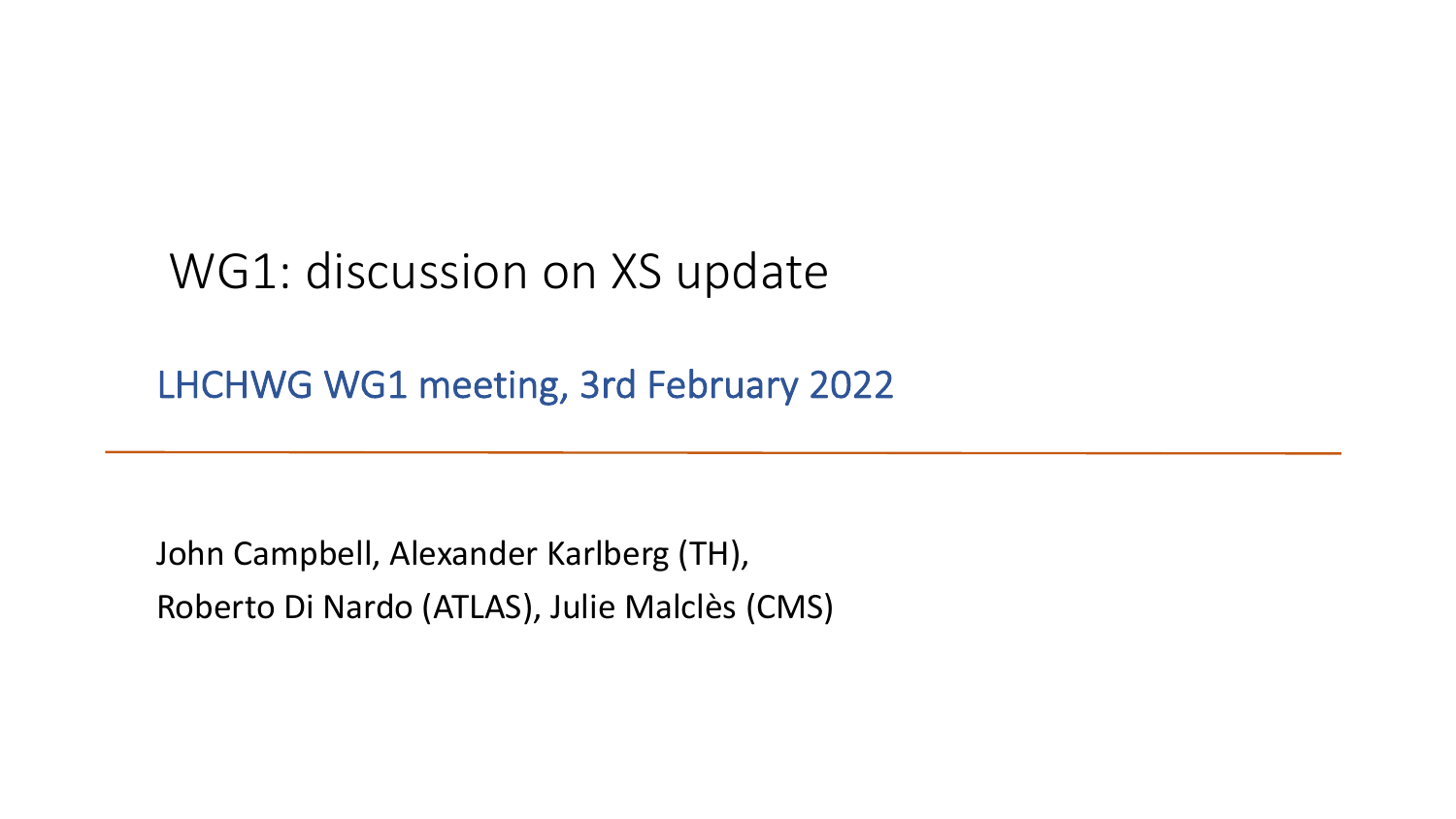## Dis[cussion on XS update](https://twiki.cern.ch/twiki/pub/LHCPhysics/LHCHWG/Higgs_XSBR_YR4_update.xlsx)

As discussed at the general meeting, we need to fairly quickly update crost

## • **Interim solution:**

All sub-groups add interpolated values (with all associated uncertainties) (run1 ATLAS + CMS combo) and  $125.38$  [3] (CMS most recent result). currently used in ATLAS and CMS publications respectively.

As a starting point for the interpolation, YR4 cross-sections: https://twiki.cern.ch/twiki/pub/LHCPhysics/LHCHWG/Higgs\_XSBR\_Y with a tab with a center-of-mass energy scan for a Higgs boson mass values versus mass for 13 TeV and 14 TeV in other tabs.